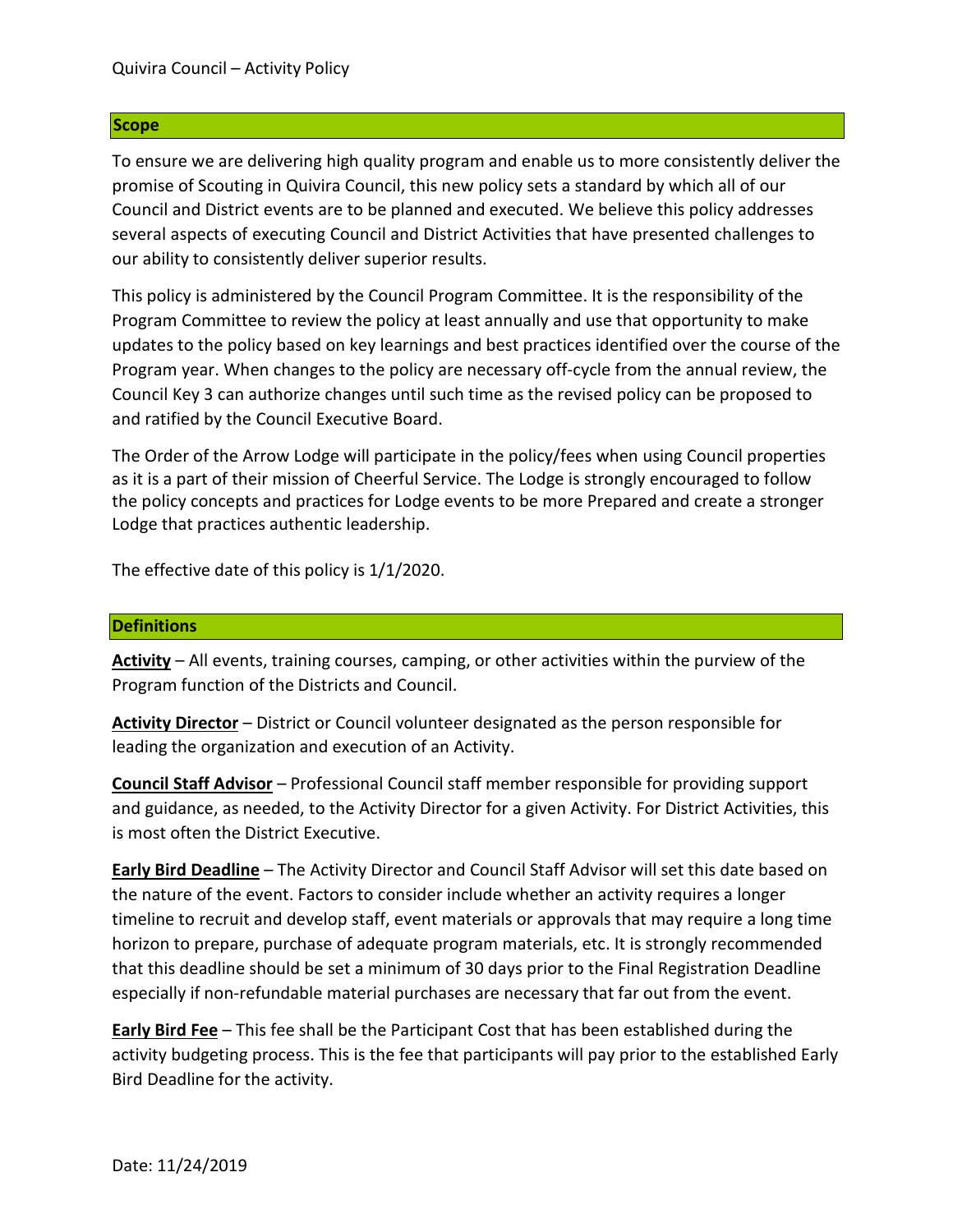**Final Registration Deadline** – The Activity Director and Council staff advisor should set this date based on the nature of the event. Factors to consider include the amount of lead time needed for merchandise that must be ordered in advance that is specific to and expected to be available at the time of the event, quantities of food or other materials that must be purchased that may be difficult or impossible to return if too much is purchased, printed materials must be developed and produced for the event, etc. In no case should the registration deadline be any less than 7 days prior to the start date of the event.

**Participant Cost** – As a part of planning for an Activity/Training Course, the Activity Director should determine the cost per participant. That cost shall cover the full cost of the Activity budget based on the minimum number of participants required to host an Activity.

**Standard Registration Fee** – Once the Early Bird deadline has passed, a late fee shall be assessed for all registrations up to the Final Registration Deadline. The late fee for participants shall be assessed on the following sliding scale:

| Participant Cost for Event | Late Fee |
|----------------------------|----------|
| $= $20$                    | \$5      |
| $>$ \$20, <= \$50          | \$10     |
| $>$ \$50                   | \$15     |

For example, if the Participant Cost for an event is \$30.00, the Early Bird Fee will be \$30.00. Any participant registering by the Early Bird Deadline will pay \$30.00 to register for the event. Any participant registering after the Early Bird Deadline shall pay \$40.00.

**Walk-In Registration** – Participants who show up the day of the Activity intending to pay and participate in the Activity and who have not registered prior to the Registration deadline.

# **Activity Budgets & Participant Fees**

For activities that will result in the District or Council incurring costs to host the activity, a preliminary budget must be developed and submitted to the District Executive for District Events or the Scout Executive for Council Events for approval. The Council budgeting process takes place in September of each year. Budgets must be submitted during the annual Council budgeting process for all activities to occur during the following calendar year. If a budget is not submitted for an activity during the annual Council budgeting process, it may not occur during that budget year. Activity Directors and Staff Advisors will be informed when their budget has been accepted into the Council budget for the upcoming budget year.

*[Budget](https://quivira.org/wp-content/uploads/sites/25/2022/04/2.-2022-Budget-Worksheet-Template.xlsx) Tool* (click to download)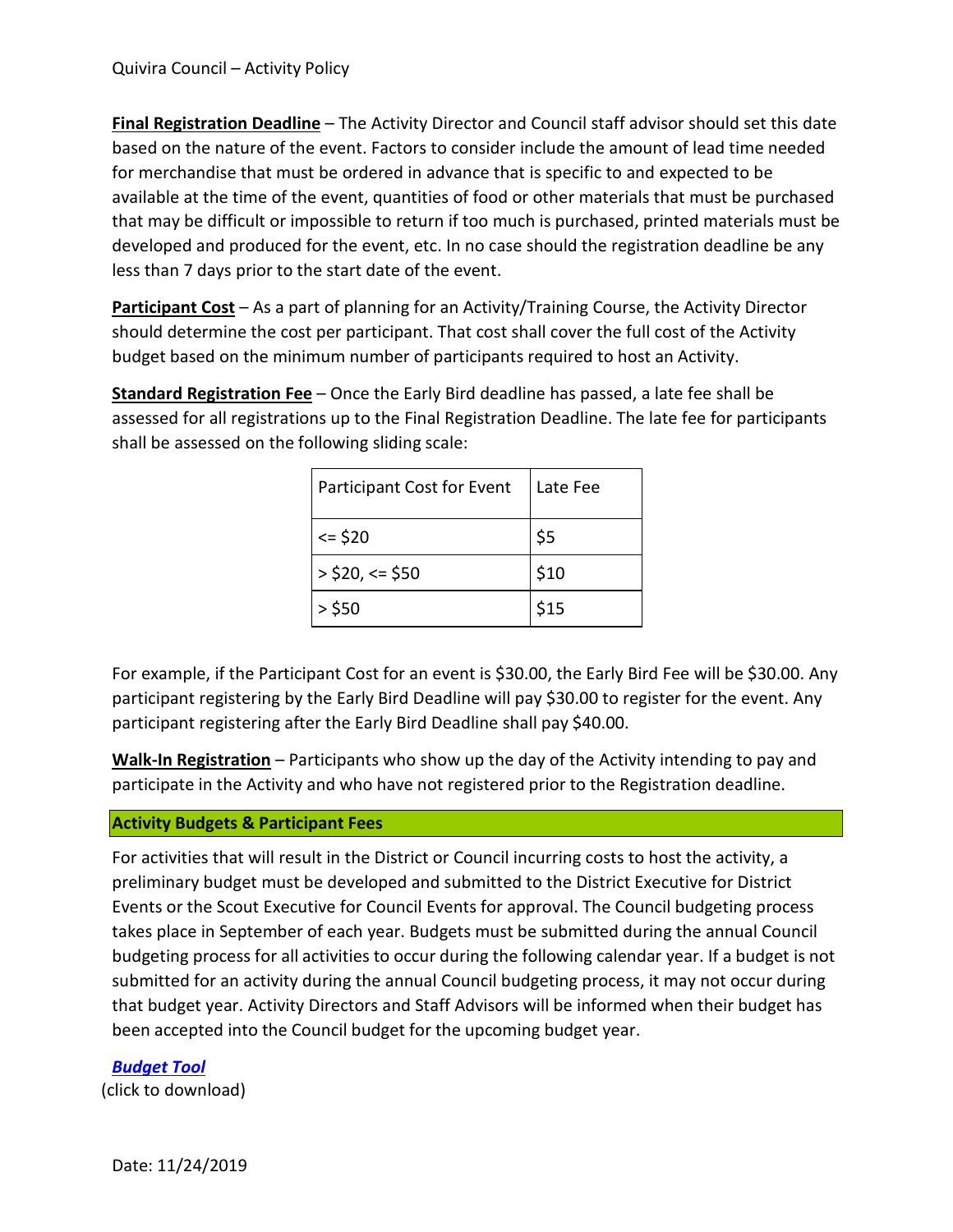Unique and/or unexpected opportunities to offer activities may come up after the annual Council budget has been finalized and approved by the Executive Board. If these activities involve the collection of fees and/or incurring of expenses, these activities may only be planned, promoted and executed if approved by the Scout Executive.

It is expected that preliminary budgets will be refined over time as activity details are confirmed. For an event that is recurring, it is suggested that budgets from past events be used as reference to develop the preliminary budget.

The Participant Cost must be an outcome of the budget process to set the fees that will be collected for the Activity. Ideally, the Participant Cost is scalable to accommodate covering the total cost for the range of Participants from minimum required to maximum allowable. In no case should the Participant Cost be less than the full cost to complete the activity based on the minimum number of participants needed to host an Activity.

The Activity Director, Council Staff Advisor, and event staff members are collectively and individually responsible for operating within their budget. The Activity Director and Council Staff Advisor must review budgets and registration status periodically to ensure the Participant Fee that has been established will cover all anticipated costs. In addition, it is strongly recommended that the Activity Director require pre-approval of all expenses and/or restrict purchasing to a limited number of individuals to ensure there are no cost overruns for the activity.

The Activity Director and Council Staff Advisor should determine the point at which a go/no-go decision should be made for an activity. It is strongly recommended that the registration status be reviewed before any non-refundable expenses are incurred for the activity to ensure the minimum participation threshold has been or is highly likely to be achieved for the activity.

The approach to refunds should be established for each event as part of the planning process. It should take into consideration if and when purchases of non-refundable event supplies must be made and when participants declare they will not attend the event. The process for requesting and receiving refunds of fees will be governed by the Quivira Council Refund Policy.

Staff costs are not to be passed on to the participants. Staff members are required to register and pay their own way. Staff registration fees are expected to cover the cost of meals, apparel and any other expenses incurred related to the staff. The exception is for Resident Camps where paid members of camp staff and receive certain benefits such as meals and apparel as a function of their employment by the Council for such events.

Participant Cost is part of the minimum information required to schedule the activity through the respective District Committee and/or Council as well as promoting it on the Council web site, social media, etc.

Following all events, the Activity Director and Council Staff Advisor will be provided with a summary of the income and expenses for the activity. A postmortem event review must be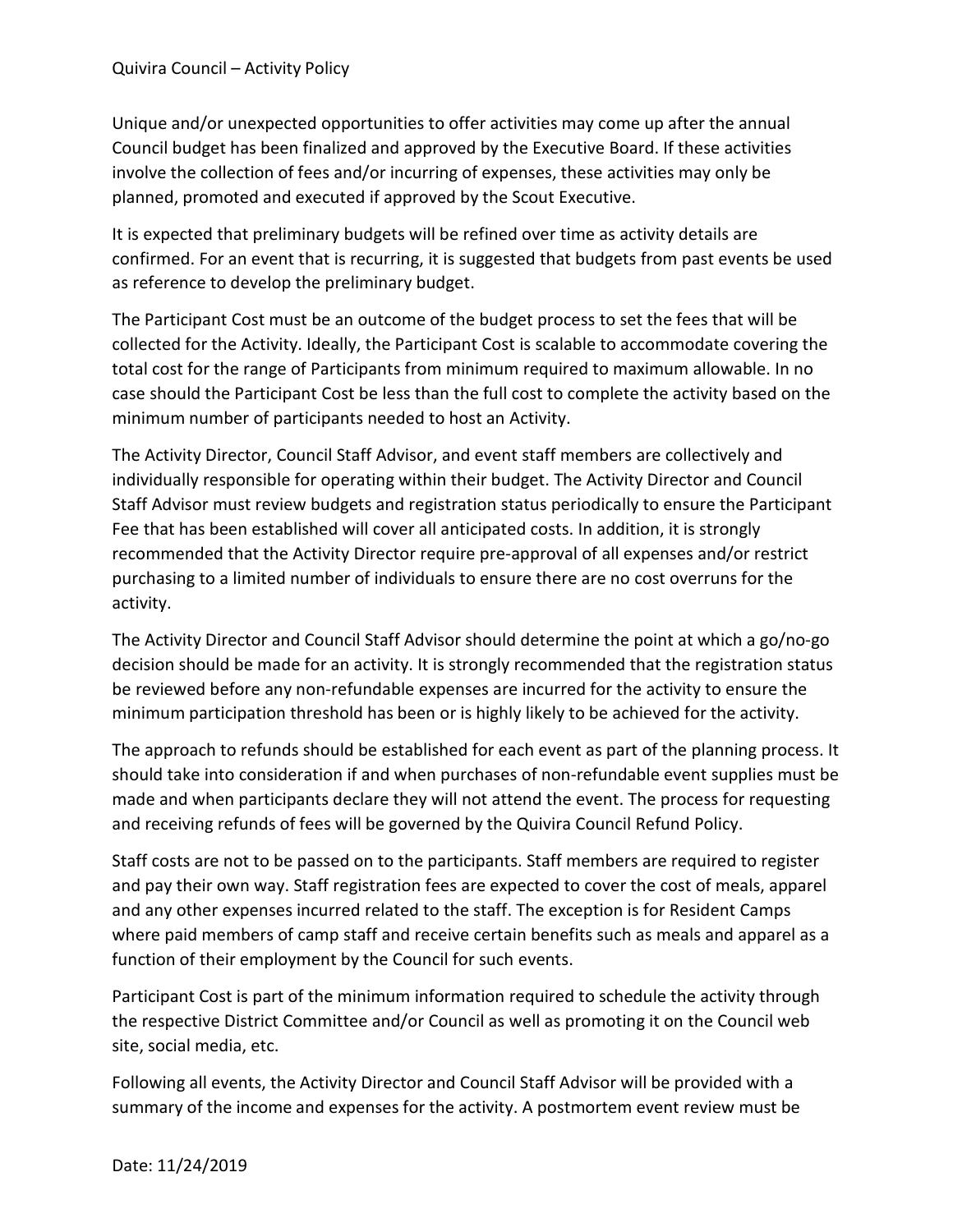conducted to include review of participant evaluation forms to identify what went well and should continue, aspects that require improvement, and new practices that should be implemented should the event be repeated in the future.

## **Event On-Site Registration**

During the planning process, the Activity Director and Council Staff Advisor should determine if Walk-In Registrations will be allowed for the Activity. Note that Activities subject to BSA National Camp Accreditation Program (NCAP) standards such as day camps and resident camps may have requirements for a minimum staff-to-participant ratio for program activities, such as aquatics and shooting sports. This should be considered when deciding whether Walk-In Registrations can, or will be, allowed.

It is expected that Walk-In Registrants will be assessed a late fee. In addition, when applicable, they must provide all required information such as unit roster, annual health record(s), and waiver(s) or permission slip(s). When applicable, they must be informed there is no guarantee they will receive event materials. All pre-registered participants should be given preference to receive event materials over walk-in participants.

## **Council Camp Property & Equipment Usage**

Quivira Council is blessed to have two Council camps as resources to deliver the Promise of Scouting. Because "*A Scout is Thrifty"*, it is important that these resources are used wisely, and the incremental costs associated with the use of the Council camps and equipment are covered by the budget for the Activity.

All Unit/District/Council activities or training events using the camp buildings/equipment will be charged a fee to help defray the costs associated with maintaining the buildings/equipment as well as any incremental utility or Council personnel costs necessary to use the facilities. These charges should be a part of the activity budget created for such events. When creating a budget for an Activity, the Activity Director should refer to the current Short-Term Camping Fee Schedule for each camp property to determine the costs associated with usage of a particular camp building or equipment. Current Fee Schedules are located on the Council Website on the Camping page for Camp Kanza and [Quivira](https://311whx2ma3db342y603efdm0-wpengine.netdna-ssl.com/wp-content/uploads/sites/25/2018/09/QSR-Year-Round-Fee-Schedule.pdf) Scout Ranch or by contacting the Council office.

#### **Activity Expense Reimbursement**

Purchase orders must be submitted for all Activity purchases. Ad hoc purchases should be the exception vs. the rule for any Activity. If there is a need to purchase materials for an event, these ad hoc purchases must be approved by the Activity Director prior to making such purchases.

To ensure timely reimbursement, all receipts for ad hoc purchases must be submitted preferably within 7 days but not later than 14 days after the event. Legible photocopies or images of receipts may be submitted in lieu of originals to expedite the submittal process. After